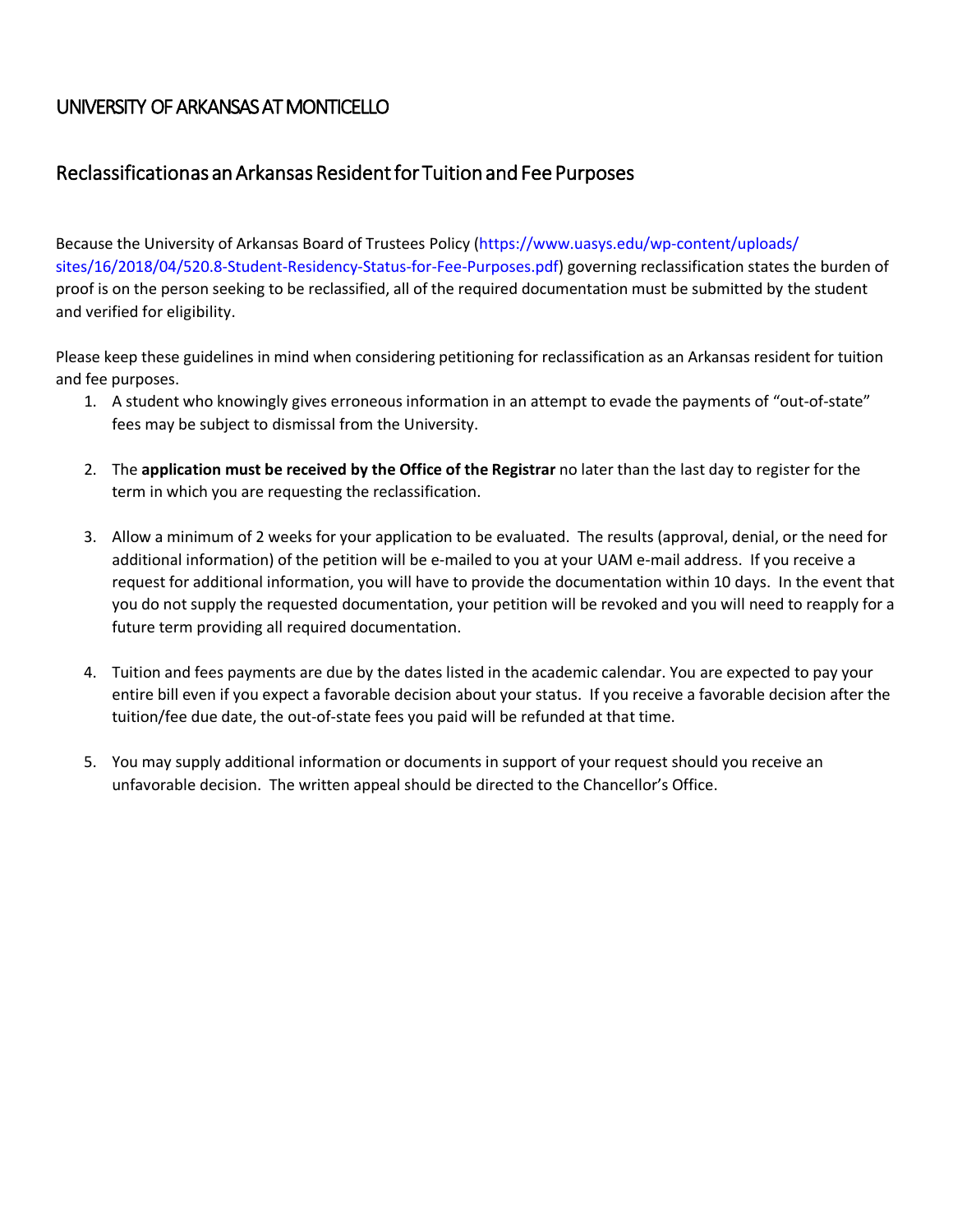### Quick Guide to In-state Residency Reclassification

### Please see the columns below to see if you meet the criteria.

**GOOD FAITH ACTS** 

Good Faith Acts, see list below, must be established 6 months prior to the beginning of the term requested for reclassification.

 \*AR Assessment of Real Property (Real Estate) \*AR Assessment of Personal Property (i.e., vehicle, boat, etc.) \*AR Driver's License \*AR State Issued ID Card \*AR Vehicle Registration \* AR State Tax Return \*Establishment of AR Bank Account/s (Letter from bank stating the date the account was opened and current activity)

| <b>Unmarried Student</b>                                 |                                                                                                                                                                                                           | <b>Married Student</b>                                                                                                                                     | <b>Unmarried Student</b>                              |  |
|----------------------------------------------------------|-----------------------------------------------------------------------------------------------------------------------------------------------------------------------------------------------------------|------------------------------------------------------------------------------------------------------------------------------------------------------------|-------------------------------------------------------|--|
| Under Age 23                                             |                                                                                                                                                                                                           |                                                                                                                                                            | Age 23 or Older<br>Student must provide:              |  |
| Student must show financial<br>independence and provide: |                                                                                                                                                                                                           | Student must provide:                                                                                                                                      |                                                       |  |
|                                                          |                                                                                                                                                                                                           |                                                                                                                                                            |                                                       |  |
|                                                          | 1. A copy of the parents' Federal Tax<br>Return showing student was not                                                                                                                                   | <b>Marriage License/Certificate;</b><br>1.                                                                                                                 | 3 Good Faith Acts;<br>1.                              |  |
|                                                          | claimed as a dependent on parents'<br>return for previous year;                                                                                                                                           | 2. 3 Good Faith Acts;                                                                                                                                      | <b>AND</b>                                            |  |
|                                                          |                                                                                                                                                                                                           | <b>AND</b>                                                                                                                                                 | Student must have evidence of<br>2.                   |  |
| 2.                                                       | A copy of the student's Federal                                                                                                                                                                           |                                                                                                                                                            | physically residing in the state of                   |  |
|                                                          | Tax return for the previous year;                                                                                                                                                                         | Student must have evidence of<br>З.                                                                                                                        | Arkansas for at least 6 consecutive                   |  |
|                                                          |                                                                                                                                                                                                           | physically residing in the state of                                                                                                                        | months prior to the term requested                    |  |
| 3.                                                       | <b>Evidence of current financial</b>                                                                                                                                                                      | Arkansas for at least 6 consecutive                                                                                                                        | for reclassification.                                 |  |
|                                                          | support;                                                                                                                                                                                                  | months prior to the term requested                                                                                                                         |                                                       |  |
|                                                          | 4. 3 Good Faith Acts;                                                                                                                                                                                     | for reclassification.                                                                                                                                      | A letter from an employer<br>verifying work in state. |  |
|                                                          |                                                                                                                                                                                                           | A letter from an employer                                                                                                                                  |                                                       |  |
| <b>AND</b>                                               |                                                                                                                                                                                                           | verifying work in state.                                                                                                                                   | OR                                                    |  |
| 5.                                                       | Student must have evidence of<br>physically residing in the state of                                                                                                                                      | OR                                                                                                                                                         | A housing agreement (deed,<br>lease, etc.).           |  |
|                                                          | Arkansas for at least 6 consecutive                                                                                                                                                                       | A housing agreement (deed,                                                                                                                                 |                                                       |  |
|                                                          | months prior to the term requested                                                                                                                                                                        | lease, etc.).                                                                                                                                              | OR                                                    |  |
|                                                          | for reclassification.                                                                                                                                                                                     |                                                                                                                                                            |                                                       |  |
|                                                          |                                                                                                                                                                                                           | OR                                                                                                                                                         | Evidence of continuous on-                            |  |
|                                                          | A letter from an employer                                                                                                                                                                                 |                                                                                                                                                            | campus enrollment at the                              |  |
|                                                          | verifying work in state.                                                                                                                                                                                  | Evidence of continuous on-                                                                                                                                 | University.                                           |  |
|                                                          |                                                                                                                                                                                                           | campus enrollment at the                                                                                                                                   |                                                       |  |
|                                                          | <b>OR</b>                                                                                                                                                                                                 | University.                                                                                                                                                |                                                       |  |
|                                                          | A housing agreement (deed,                                                                                                                                                                                |                                                                                                                                                            |                                                       |  |
|                                                          | lease, etc.).                                                                                                                                                                                             |                                                                                                                                                            |                                                       |  |
|                                                          | OR                                                                                                                                                                                                        |                                                                                                                                                            |                                                       |  |
|                                                          | Evidence of continuous on-                                                                                                                                                                                |                                                                                                                                                            |                                                       |  |
|                                                          | campus enrollment at the                                                                                                                                                                                  |                                                                                                                                                            |                                                       |  |
|                                                          | University.                                                                                                                                                                                               |                                                                                                                                                            |                                                       |  |
|                                                          |                                                                                                                                                                                                           |                                                                                                                                                            |                                                       |  |
|                                                          |                                                                                                                                                                                                           | If one parent is living in the state: In general, 3 Good Faith Acts of parent and proof of residence for 6 months will be sufficient for reclassification. |                                                       |  |
|                                                          | or<br>If parents were relocated by their employer or the military to Arkansas: In general, 3 Good Faith Acts and a letter of transfer from employer to parent will be<br>sufficient for reclassification. |                                                                                                                                                            |                                                       |  |
|                                                          | An application is considered complete when all categories have been addressed.                                                                                                                            |                                                                                                                                                            |                                                       |  |
|                                                          |                                                                                                                                                                                                           |                                                                                                                                                            |                                                       |  |

All documentation submitted with the application must be in the form of photocopies clearly showing the date of each action.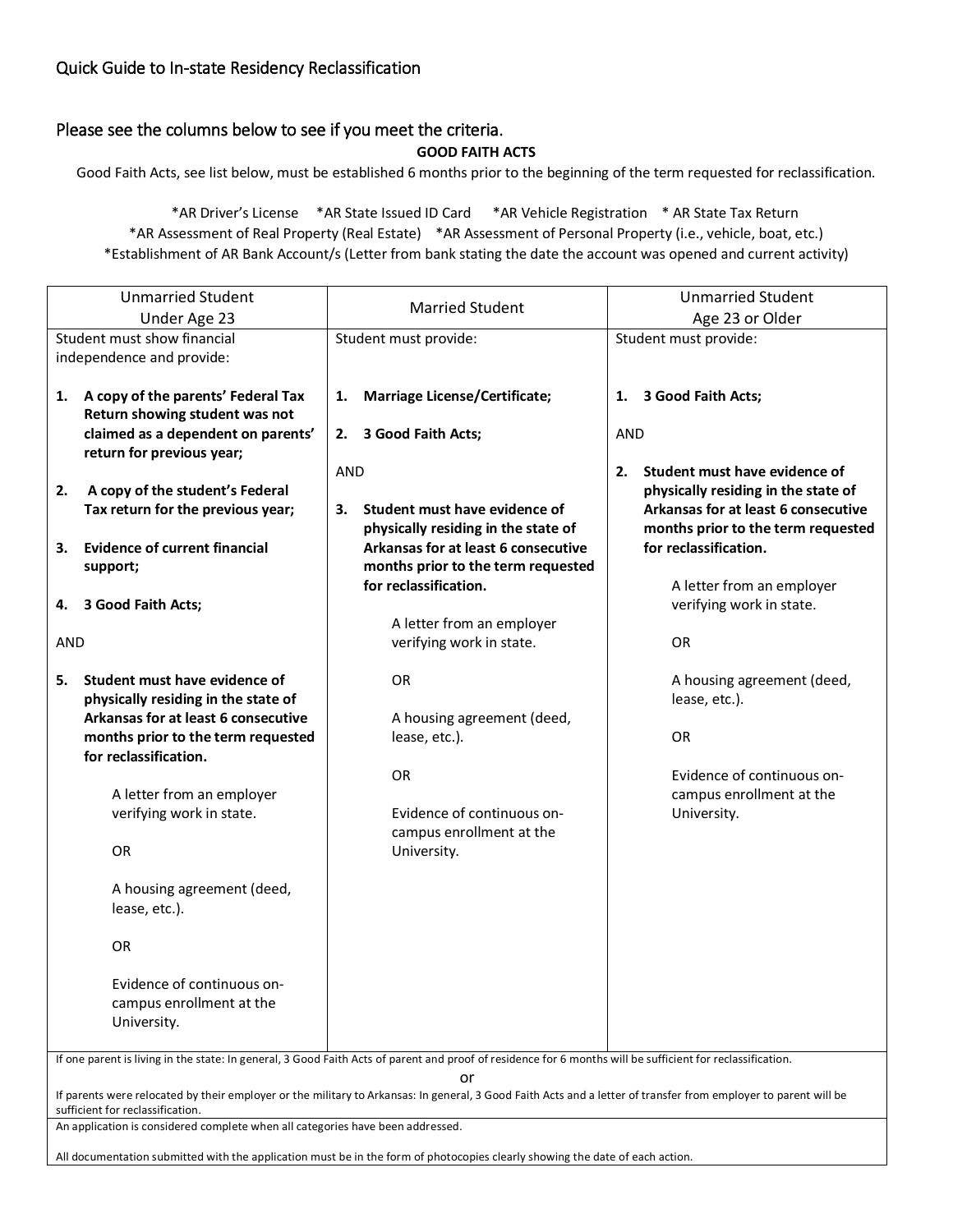# Application for In-State Residency Classification for Tuition and Fee Purposes

### **A. STUDENT INFORMATION**

| Name                                                  | <b>University ID</b>                                 |
|-------------------------------------------------------|------------------------------------------------------|
| <b>Current Address</b>                                | <b>Phone Number</b>                                  |
| City                                                  | <b>State</b>                                         |
| Zip Code                                              | Date of Birth                                        |
| Country                                               | <b>Current Age</b>                                   |
| <b>Permanent Address</b>                              | <b>Phone Number</b>                                  |
| City                                                  | <b>State</b>                                         |
| Zip Code                                              | Country                                              |
| I am requesting to be reclassified beginning-         | Semester/Term/Year                                   |
| <b>B.</b><br><b>CITIZENSHIP</b>                       |                                                      |
| I am a citizen of                                     | If not a US citizen, list the type of Visa you hold. |
| Have you declared your intent to become a US citizen? | Yes/No                                               |
| <b>MARITAL STATUS</b><br>C.                           |                                                      |
| I am-                                                 | Married/Unmarried                                    |
| Name of spouse-                                       |                                                      |
| Is your spouse an Arkansas resident?                  | Yes/No                                               |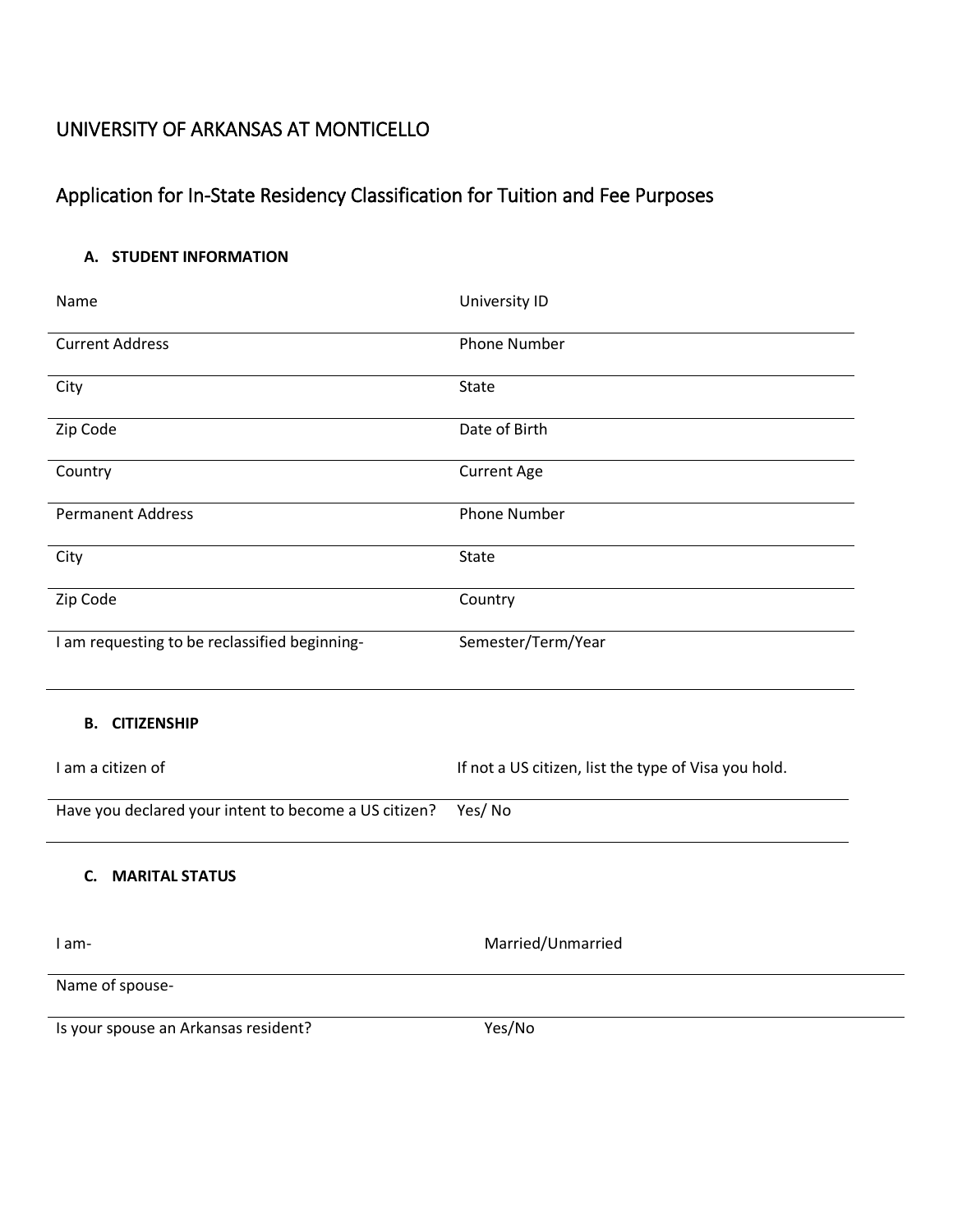### Application for In-State Residency Classification for Tuition and Fee Purposes

**A. PARENTAL INFORMATION – Complete this section if you are single and under the age of 23.** 

Are you applying for residency based upon your parents? Yes/No

| Father's Name-                                             |                            |
|------------------------------------------------------------|----------------------------|
| Address                                                    | City, State, Zip Code      |
|                                                            |                            |
| Mother's Name-                                             |                            |
|                                                            |                            |
| Address                                                    | City, State, Zip Code      |
|                                                            |                            |
| My parents are-                                            | Married/Separated/divorced |
|                                                            |                            |
| If parents are divorced or separated, what are the custody |                            |
| arrangements?                                              |                            |
|                                                            |                            |

#### **B. FINANCIAL INFORMATION**

| What are your means of income? Please list ALL sources<br>and what percentage they constitute overall to your<br>annual income. |  |
|---------------------------------------------------------------------------------------------------------------------------------|--|
| How will your income change as you attend the<br>University?                                                                    |  |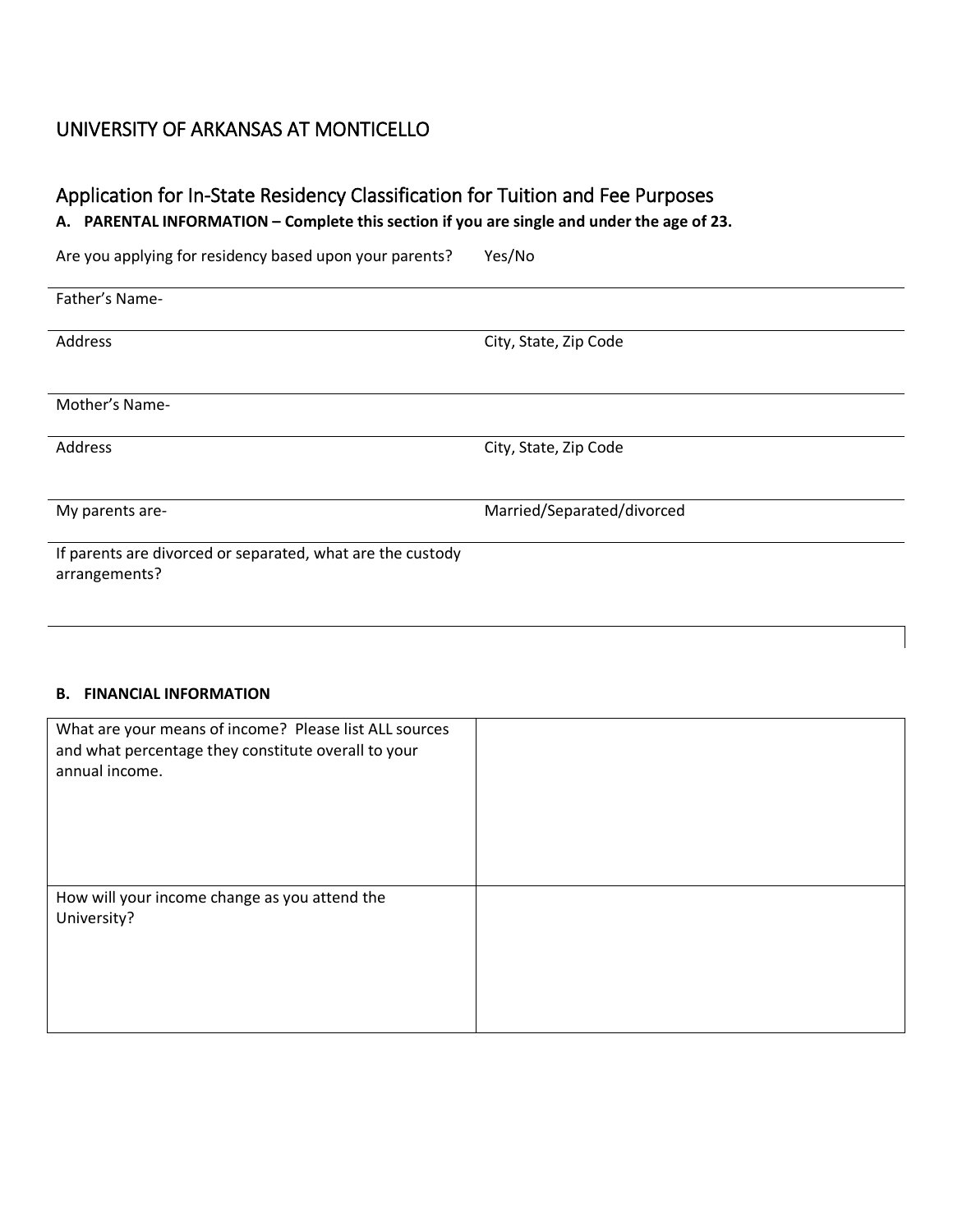#### **C. RESIDENCE IN ARKANSAS**

Г

From where did you relocate to Arkansas?

I have resided in the State of Arkansas since?

| I have lived continuously in Arkansas at the following |  |
|--------------------------------------------------------|--|
| addresses:                                             |  |

| Address | City, State, Zip Code |
|---------|-----------------------|
|         |                       |
|         |                       |
|         |                       |
|         |                       |
| Address | City, State, Zip Code |
|         |                       |
|         |                       |
|         |                       |
| Address | City, State, Zip Code |
|         |                       |
|         |                       |
|         |                       |

**D. GOOD FAITH ACTS. Please complete this form and attach copies of all pertaining Good Faith Acts. I am attaching copies of (choose Items)** 

| I am also providing (Use if item is not listed in the above list.) |
|--------------------------------------------------------------------|
|                                                                    |
|                                                                    |

 If you have any questions about your petition, please contact the Office of the Registrar (870) 460-1034. Please allow 2 weeks for your petition to be reviewed. You are expected to pay any fees incurred prior to your decision. Upon approval of the petition the difference will be refunded. If further information is needed, you will be notified.

### *I certify that all statements made in this petition are true.*

Signature \_\_\_\_\_\_\_\_\_\_\_\_\_\_\_\_\_\_\_\_\_\_\_\_\_\_\_\_\_\_\_\_\_\_\_\_\_\_\_\_\_\_\_\_ Date \_\_\_\_\_\_\_\_\_\_\_\_\_\_\_\_\_\_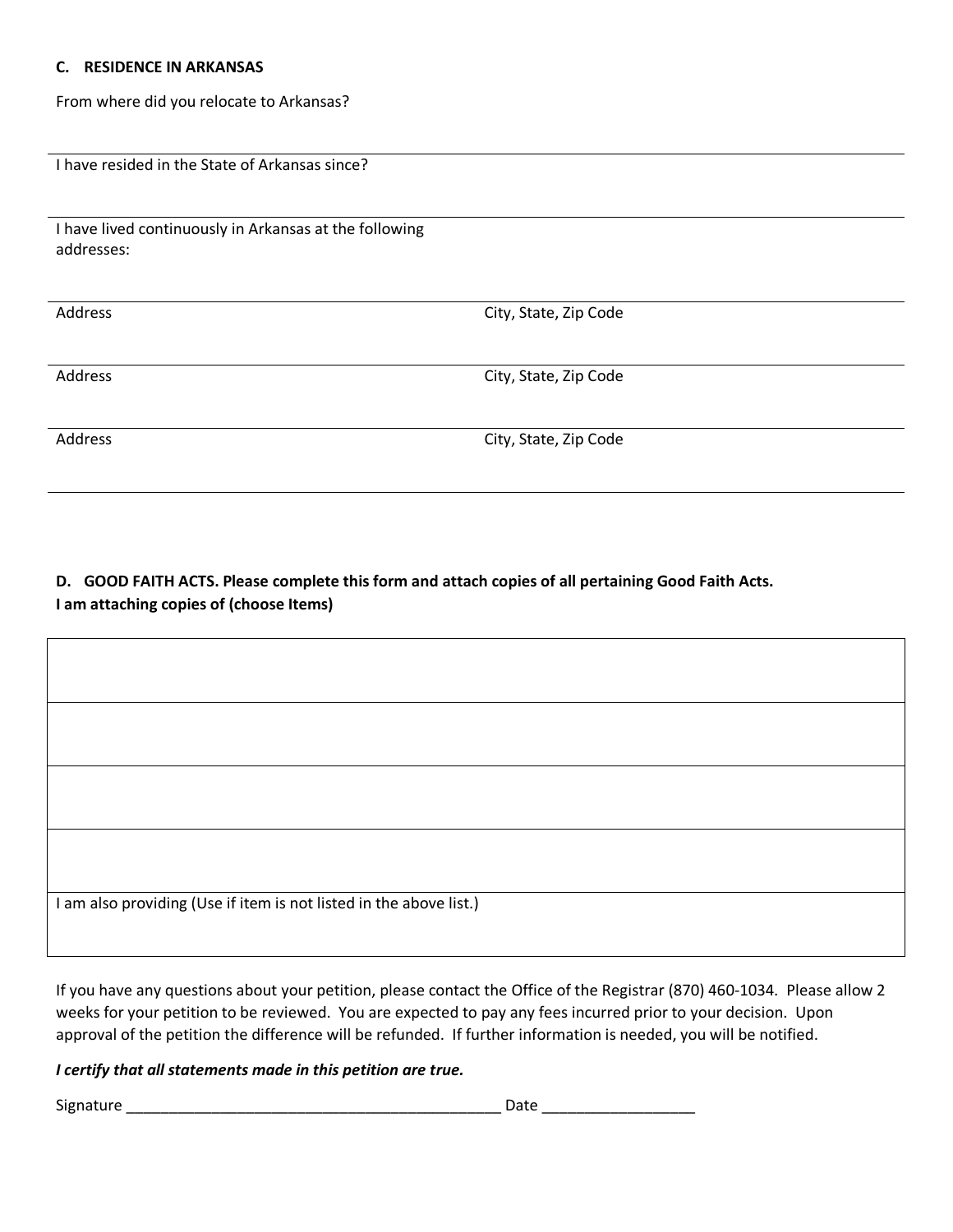| <b>ACTION BY UNIVERSITY:</b>       |                                                                                                     |  |  |
|------------------------------------|-----------------------------------------------------------------------------------------------------|--|--|
| Residency Committee Recommendation |                                                                                                     |  |  |
|                                    |                                                                                                     |  |  |
|                                    |                                                                                                     |  |  |
| <b>Executive Council</b>           |                                                                                                     |  |  |
| Date _______________               |                                                                                                     |  |  |
|                                    |                                                                                                     |  |  |
| Vice Chancellor Signature          |                                                                                                     |  |  |
|                                    | Student Notified - Date _______________________<br>Records Updated - Date _________________________ |  |  |